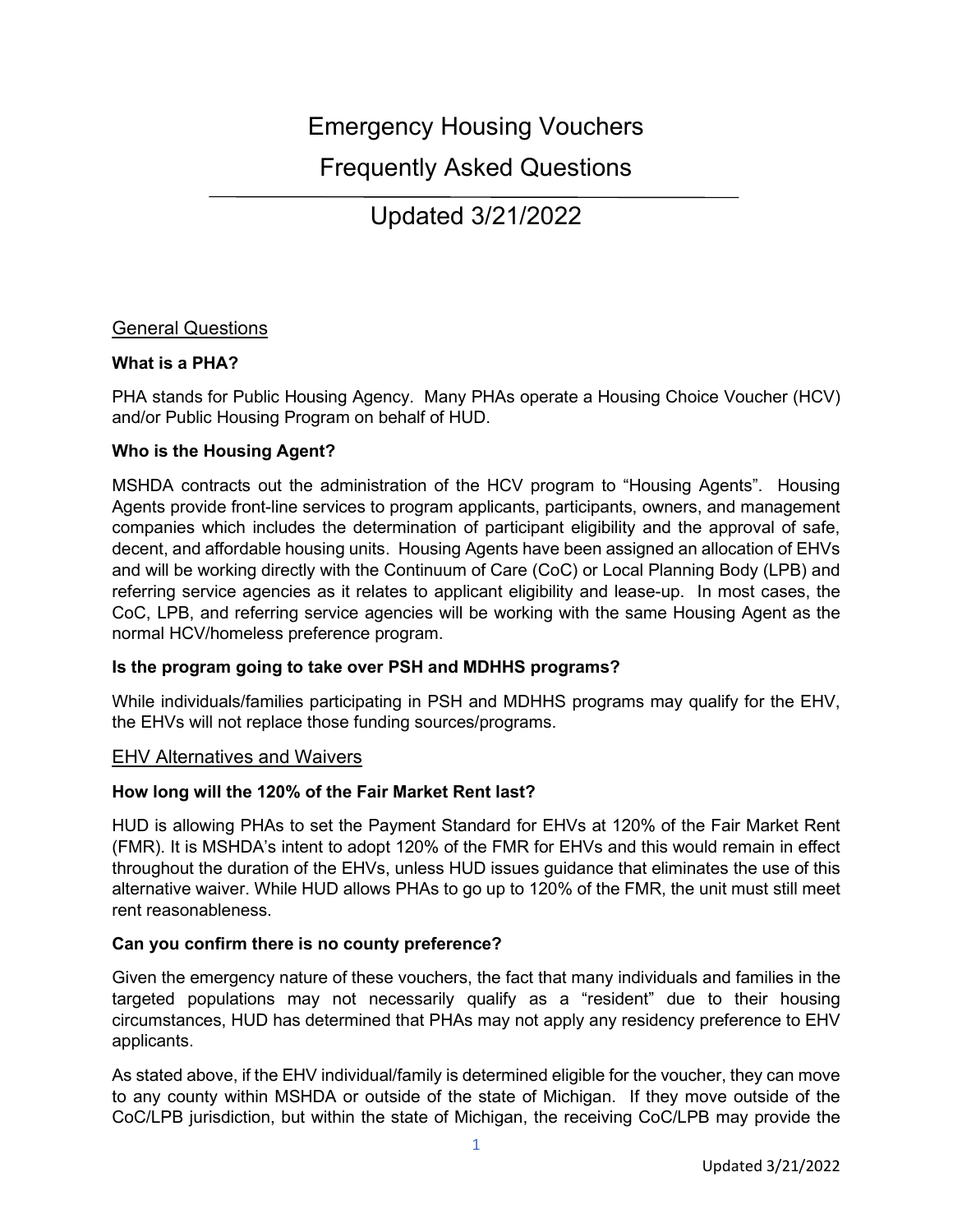EHV services as required for that individual/family. In these instances, MSHDA may transfer the service funds from the initial CoC/LPB to the receiving CoC/LPB.

## **Are the vouchers permanent?**

Currently, the EHV program end date for each individual PHA is unknown and additional guidance regarding program wrap-up and closeout will be issued in the future. However, outer boundaries are known. For example, when a PHA no longer has any EHV families under lease and is not permitted to reissue any of its remaining EHVs due to the statutory September 30, 2023 reissuance prohibition, the PHA's program will have effectively ended, and all associated unexpended funds must be remitted to HUD. Likewise, the funds appropriated for the EHV program are available for obligation by HUD only until September 30, 2030 and will be cancelled as a matter of law on September 30, 2035.

# EHV Applicant Eligibility

# **What is the applicant screening for the EHVs?**

Under the EHV program, mandatory denials for EHV applicants include:

- 24 CFR 982.553(a)(1)(ii)(C), which prohibits admission if any household member has ever been convicted of drug-related criminal activity for manufacture or production of methamphetamine on the premises of federally assisted housing.
- 24 CFR 982.553(a)(2)(i), which prohibits admission to the program if any member of the household is subject to a lifetime registration requirement under a state sex offender registration program.

HUD also allows PHAs to adopt permissive denials for EHV applicants. MSHDA intends to adopt the following as allowed in PIH Notice 2021-15:

Any household member is currently engaged in or has engaged any of the following within the previous twelve (12) months:

- Violent criminal activity
- Other criminal activity that may threaten the health, safety, or right to peaceful enjoyment of the premises by other residents or persons residing in the immediate vicinity
- If any member of the family has committed fraud, bribery, or any other corrupt or criminal act in connection with any federal housing program within the previous 12 months.
- If the family engaged in or threatened abusive or violent behavior toward MSHDA personnel within the previous 12 months.

MSHDA defines currently engaged in as a record of conviction/adjudication where the earlier of the arrest and/or charge date is within the previous twelve (12) months.

MSHDA may not deny EHV applicants for any other reason(s) beyond what is listed above.

## **Do HAs need an EHV Certification Form for Denials?**

Yes. Once the EHV applicant is pulled from the waiting list, the Housing Assessment and Resource Agency (HARA) must provide the MSHDA Housing Agent with the required EHV certification. The HARA and/or referring service agency must maintain a copy of the certification from the CoC or other partnering agency in the applicant's file along with other eligibility paperwork whether the applicant is denied or not.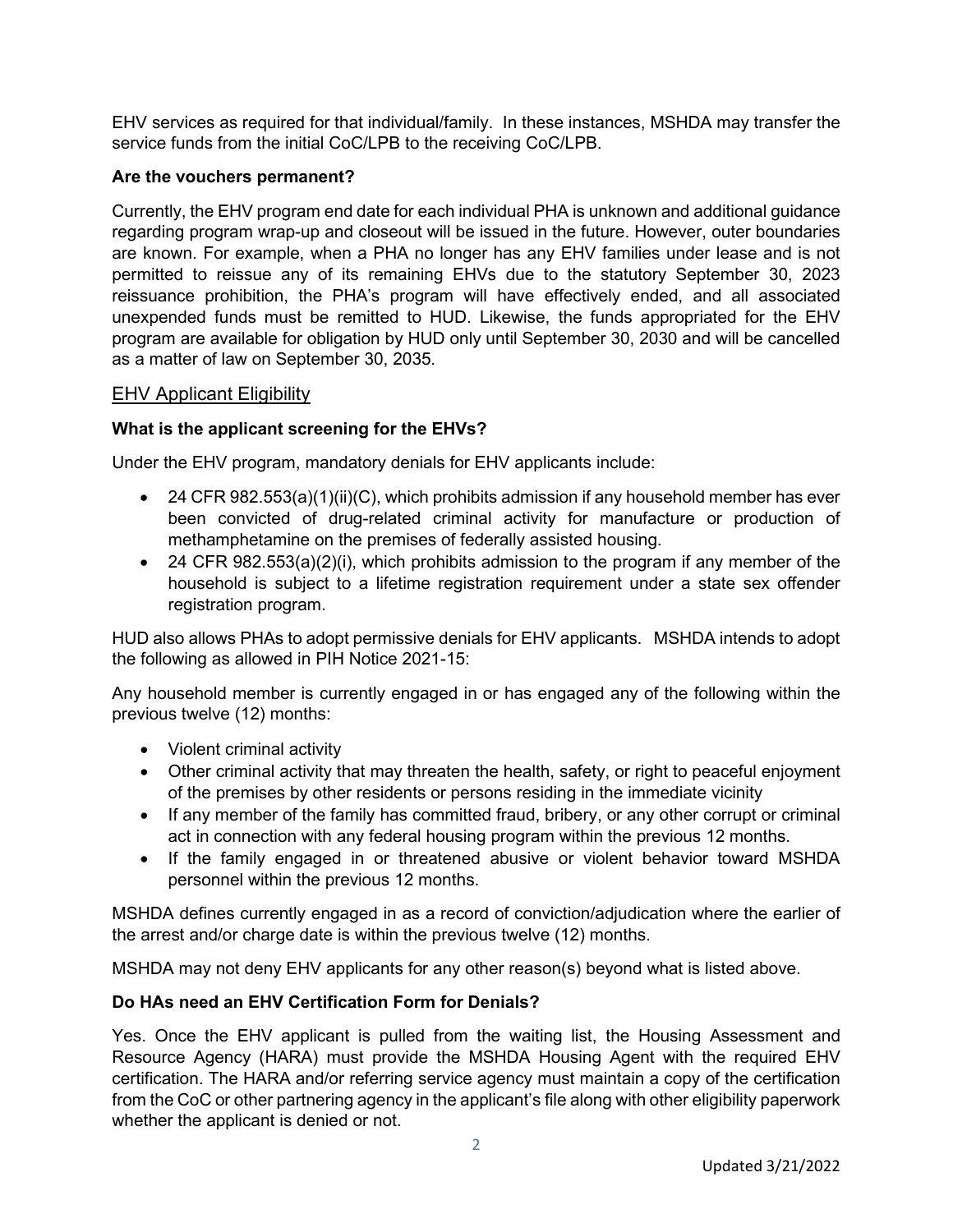# **Can some of our clients that are applying for CERA funds be eligible for the program?**

The EHVs are specifically targeted to individuals and families that meet one of the following criteria:

- Homeless
- At-risk of homelessness
- Those fleeing domestic violence, dating violence, stalking, sexual assault, or human trafficking
- Recently homeless: defined as having previously been classified by a member agency of the CoC/LPB as homeless but are not currently homeless as a result of homeless assistance (financial assistance or services), temporary rental assistance or some type of other assistance, and where the CoC or its designee determines that the loss of such assistance would result in a return to homelessness or the family having a high risk of housing instability. Examples of households that may be defined as recently homeless by the CoC/LPB include, but are not limited to, participants in rapid rehousing, and permanent supportive housing.

If any of the above applies, individuals applying for CERA assistance may be eligible.

## **Will the standard at-risk definition apply to EHV or is there more flexibility?**

Per PIH Notice 2021-15, the definition of at-risk includes:

The meaning of "at-risk of homelessness" is as such term is defined in section 401(1) of the McKinney-Vento Homeless Assistance Act (42 U.S.C. 11360(1)), which is codified in HUD's Continuum of Care Program regulations at 24 CFR 578.3 and reads as follows:

At risk of homelessness. (1) An individual or family who:

(i) Has an annual income below 30 percent of median family income for the area, as determined by HUD;

(ii) Does not have sufficient resources or support networks, e.g., family, friends, faith-based or other social networks, immediately available to prevent them from moving to an emergency shelter or another place described in the "Homeless" definition; and

(iii) Meets one of the following conditions:

(A) Has moved because of economic reasons two or more times during the 60 days immediately preceding the application for homelessness prevention assistance;

(B) Is living in the home of another because of economic hardship;

(C) Has been notified in writing that their right to occupy their current housing or living situation will be terminated within 21 days of the date of application for assistance;

(D) Lives in a hotel or motel and the cost of the hotel or motel stay is not paid by charitable organizations or by federal, State, or local government programs for low-income individuals;

(E) Lives in a single-room occupancy or efficiency apartment unit in which there reside more than two persons, or lives in a larger housing unit in which there reside more than 1.5 people per room, as defined by the U.S. Census Bureau;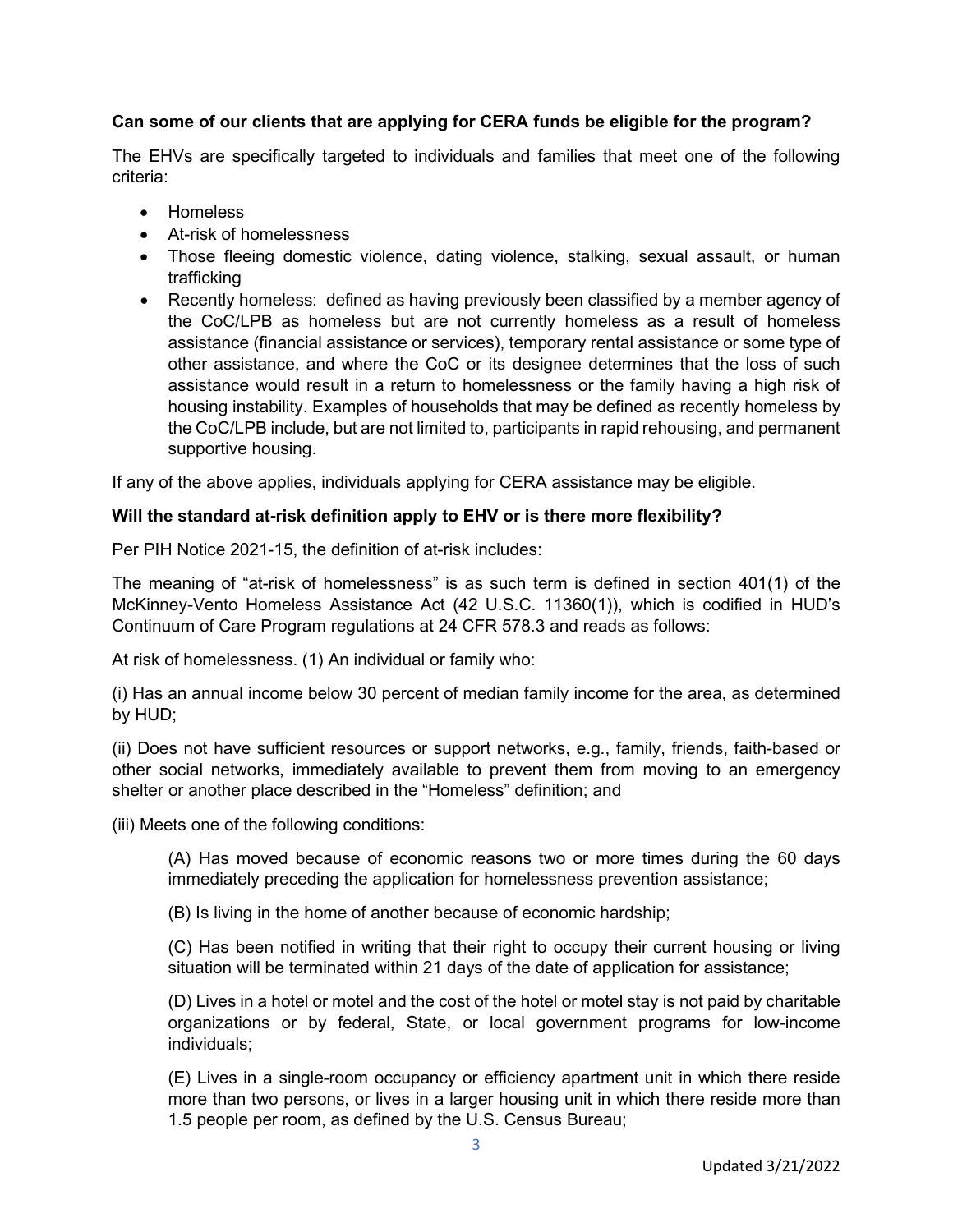(F) Is exiting a publicly funded institution, or system of care (such as a health-care facility, a mental health facility, foster care or other youth facility, or correction program or institution); or

(G) Otherwise lives in housing that has characteristics associated with instability and an increased risk of homelessness, as identified in the recipient's approved consolidated plan.

(2) A child or youth who does not qualify as "homeless" under this section, but qualifies as "homeless" under section 387(3) of the Runaway and Homeless Youth Act (42 U.S.C. 5732a(3)), section 637(11) of the Head Start Act (42 U.S.C. 9832(11)), section 41403(6) of the Violence Against Women Act of 1994 (42 U.S.C. 14043e-2(6)), section 330(h)(5)(A) of the Public Health Service Act (42 U.S.C. 254b(h)(5)(A)), section 3(m) of the Food and Nutrition Act of 2008 (7 U.S.C. 2012(m)), or section 17(b)(15) of the Child Nutrition Act of 1966 (42 U.S.C. 1786(b)(15)); or

(3) A child or youth who does not qualify as "homeless" under this section but qualifies as "homeless" under section 725(2) of the McKinney-Vento Homeless Assistance Act (42 U.S.C. 11434a(2)), and the parent(s) or guardian(s) of that child or youth if living with her or him.

# **Are EHV households eligible to participate in the Family Self-Sufficiency Program (FSS)? (NEW)**

Yes. Because EHV is part of Tenant-Based Rental Assistance under Section 8(o) of the Housing Act of 1937, EHV households are eligible to apply for and may be selected by the PHA to enroll in the FSS program.

# EHV Memorandum of Understanding (MOU)

## **May we select multiple service providers?**

Yes, this is allowable. MSHDA is updating the MOU to include more entries/signatories for service agencies and to include the HARA/Coordinated Entry Lead as a partner to the MOU.

## **Is the HARA the service provider?**

The CoC/LPB will determine who has the capacity and experience to act as the service provider in accordance with the MOU; however, all EHV referrals must go through the HARA/Coordinated Entry System currently in place. CoCs/LPBs must submit the name of the chosen service provider to MSHDA by Friday, June 11. Information must be emailed to [mshda-hs@michigan.gov.](mailto:mshda-hs@michigan.gov)

#### EHV Rental Units

## **Could this partnership include underutilized efficiency room/extended stay motels in our areas?**

The unit selected by the individual/family must meet Housing Quality Standards (HQS) and other program requirements such as rent reasonableness and affordability. While it is possible for an individual to rent an efficiency unit, the EHVs cannot be used in extended stay motels or other short term housing.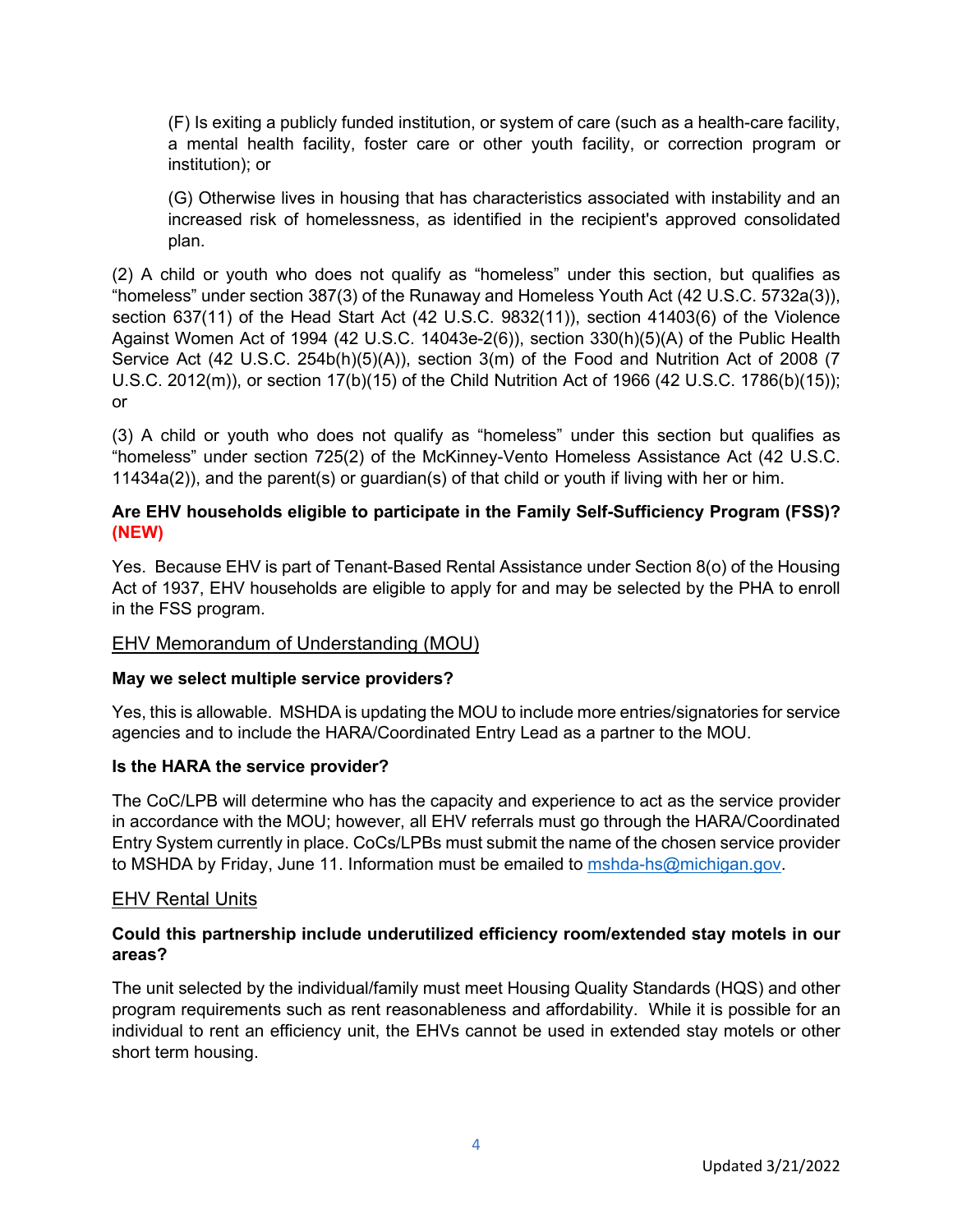## **Is there enough housing for these clients to get them housed?**

Housing Agents and referring service providers must conduct extensive landlord outreach and recruitment to fill the vouchers. The service funds granted to the service provider can be used for housing search and landlord recruitment. Both MSHDA and the Housing Agent have reached out to existing landlords to inquire about the availability of rental units and to educate them on the EHVs and the timing of placing individuals/families in homes. While some individuals/families have be in a housing search status longer than others, we do feel the housing stock is adequate for the EHVs.

# EHV Service Funding

# **Can you explain the service funding? (UPDATED)**

HUD has provided each PHA with \$3,500 per voucher allocated to be used for eligible services as outlined in PIH Notice 2021-15. Through the MOU and grant agreement, MSHDA has provided each CoC/LPB with \$3,000 per voucher allocated to their service area. Of that amount, \$2,500 is allowed per household for case management/staff costs and financial assistance to quickly leaseup the EHV individuals/families.

Once the initial EHVs are leased, all remaining funding should be reserved for turnover vouchers that may be issued prior to the September 30th, 2023 cut-off date.

MSHDA has utilized the fiduciary process currently in place to release the funding. Chosen service providers are required to submit FSRs to the fiduciary that l include the breakdown of the funds spent for each individual/family. This information has been uploaded into MATT for MSHDA tracking purposes.

## **Will MSHDA provide Administrative Fees to CoC/LBPs for the EHVs?**

HUD has confirmed this is not allowable. The service funding provide to CoC/LBPs can only be used for the activities outlined in the MOU.

## **Will income thresholds for SER be adjusted to work with highly vulnerable people?**

There are currently no waivers to adjust eligibility for State Emergency Relief (SER) funding. Income eligibility for SER can be found [here.](https://www.michigan.gov/mdhhs/0,5885,7-339-71547_5531_7872---,00.html) To be eligible for ESG or ESG-CV funding, household income must be less than 30% AMI for homeless households. Under ESG-CV, households at risk of homelessness must have income less than 50% AMI. ESG and ESG-CV income limits can be found [here.](https://www.michigan.gov/mshda/0,4641,7-141-5515-540628--,00.html) Chosen service providers must utilize these or other eligible funds for security deposits for EHV households that qualify at or below these income levels. If a family's income is above 50% AMI but does not exceed 80% AMI, the EHV service funds may be used for security deposit assistance.

## **How does MSHDA want agencies to capture EHVs in HMIS?**

Any services provided under EHV service funding do not require HMIS data entry. However, if an agency is leveraging other resources (i.e., ESG or ESG-CV) to assist households in securing or maintaining EHV, these must be recorded in HMIS per the funding requirements.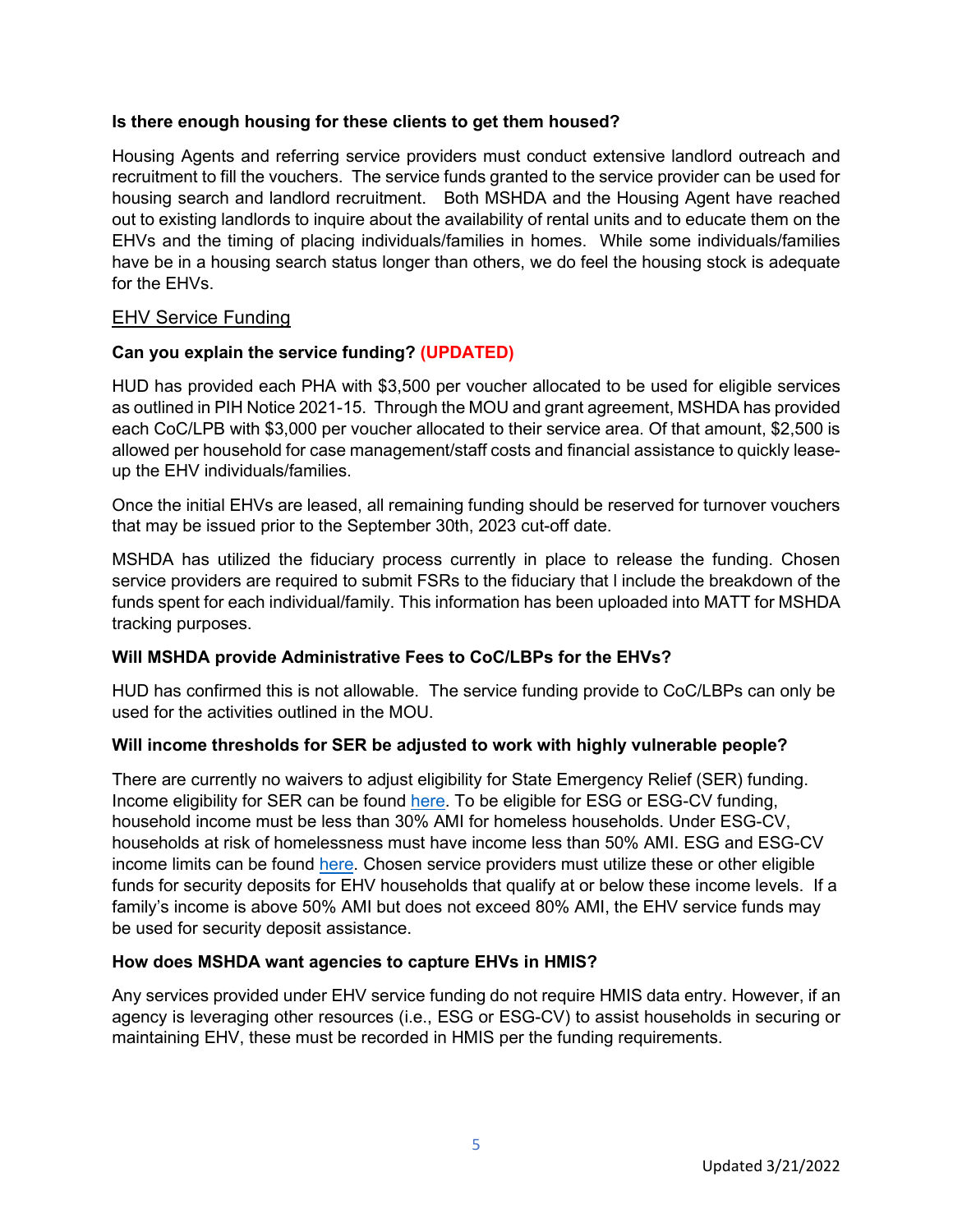## **Will the EHV program have its own CFDA number?**

No, HUD is not providing CDFA numbers for these EHV funds, due to this program likely being temporary.

## **Can EHV service fees be used for household appliances and/or home maintenance equipment?**

MSHDA will allow the use of service fees for appliances such as a stove or refrigerator if the owner does not provide the appliances as part of the landlord/tenant lease; however, if the amount for the appliance exceeds \$600, the EHV service agency must obtain prior approval from MSHDA's Special Purpose Vouchers Analyst (Emma Hall; [halle8@michigan.gov\)](mailto:halle8@michigan.gov) before purchasing the appliance.

MSHDA will not allow the use of service fees for the purchase of washer/dryers or any lawn maintenance equipment (i.e., lawnmowers, snowblowers).

## **Are utility arrearages covered under utility fees if required to get utilities place in the voucher holder's name?**

Yes, utility arrearages are a covered activity under the service funding.

#### **Are bus tickets/tokens an allowable expense?**

Yes. The service funding can be used for bus tickets or tokens for EHV individuals and families to view potentially available housing units during their housing search. Transportation costs can be tracked under case management – housing search within the [EHV Service Provider Report](https://www.michigan.gov/mshda/0,4641,7-141-5515_22479_107554-562521--,00.html) (submitted monthly to the fiduciary).

## **Can EHV service funds be used to pay off a debt owed to a landlord if that debt is preventing the EHV applicant from being approved for tenancy?**

No. HUD has confirmed that the service funds may not be used for this purpose. PHAs and CoCs are encouraged to connect families to other services/programs that may help pay off a debt or arrearage.

#### **Will the service funds be passed through the traditional fiduciary process?**

Yes, the service funds will pass through the fiduciary process already established by MSHDA for ESG and ESG-CV.

#### **Should we expect to receive a contract for the grant funds?**

Yes. All grant agreements that were received have been released and executed into MATT 2.0.

#### **What is the EHV grant agreement timeline for signatures once released?**

Once the grant agreements are released, MSHDA will likely request that they be returned within 2 weeks.

#### **When will the CoC/LPB find out their allocation of EHVs?**

MSHDA has provided CoC/LPBs with their allocation of EHVs. However, EHV individuals/families can move anywhere in Michigan or port their voucher outside of the state of Michigan. The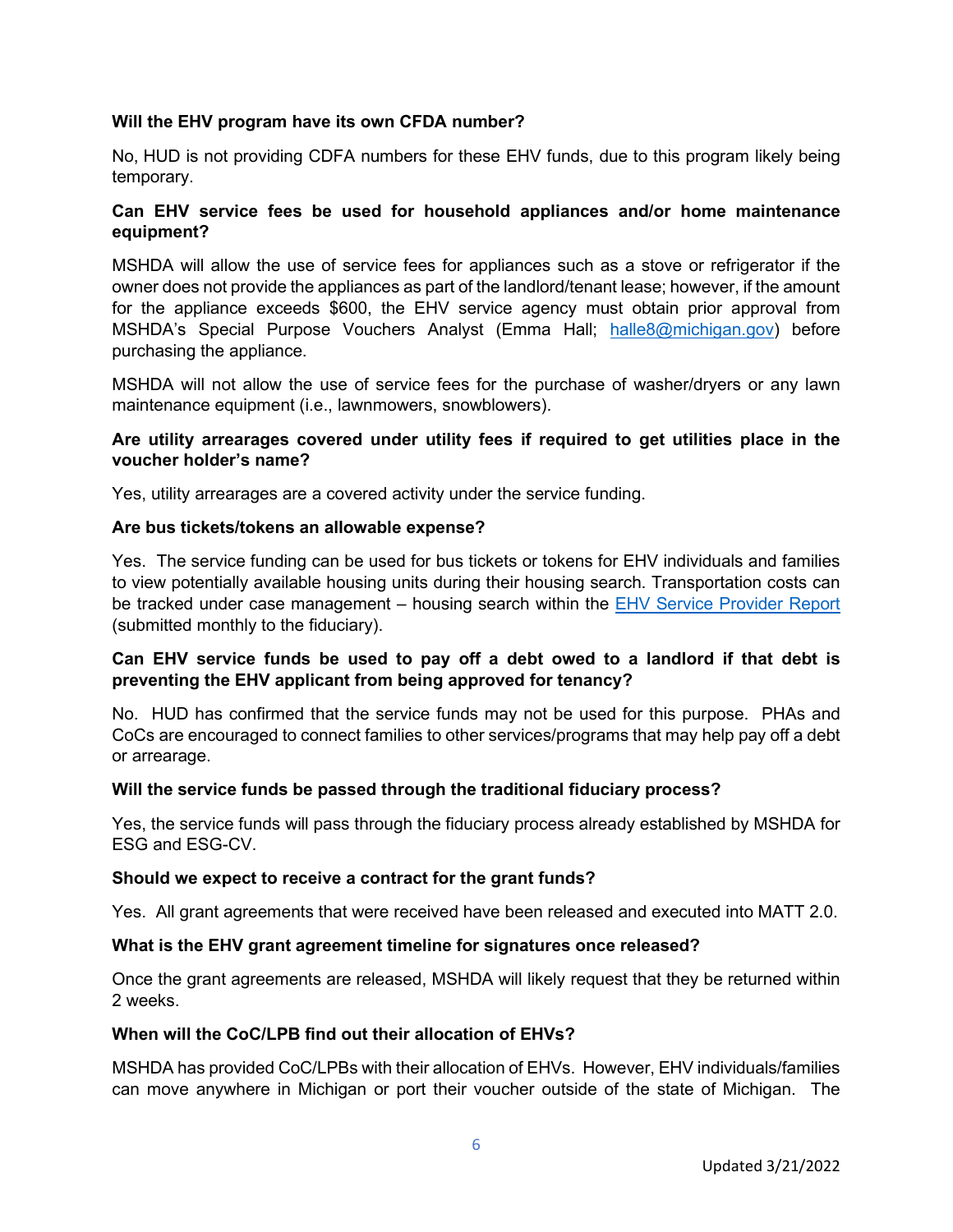allocations provided reflect the initial allocations but there may be some fluctuation based on moves outside of the CoC/LPB service area

#### **Can voucher holders transfer to a different county?**

Yes. If there is an EHV Service Provider in the area the household moves to, both service providers must communicate to verify that they are staying within the \$2,500 budget of EHV funding per household.

#### EHV Monthly Billing and Reporting Procedures

#### **What must the fiduciaries submit to report their monthly expenses? (UPDATED)**

By the  $15<sup>th</sup>$  of every month, each fiduciary must submit their Financial Status Report/Payment Request (FSR) in MATT. The Supporting Documents should include the EHV FSR Billing Spreadsheet, Service Provider Report, EHV General Ledger, along with copies of the itemized receipts for any furnishing, household essential, or moving cost expenses that are being reported for that month.

## **For expenses billed with cash on hand from a previous Advanced Payment, should the fiduciary include the same Supporting Documents when submitting that months FSR? (NEW)**

Yes.

#### **If there are no expenses to report for the month, do fiduciaries need to submit anything? (NEW)**

For months that there are no expenses, fiduciaries will not need to submit anything in MATT. However, you should email MSHDA's Special Purpose Vouchers Analyst (Emma Hall; [halle8@michigan.gov\)](mailto:halle8@michigan.gov) the Service Provider Report if any services were provided that month for the EHV Program.

## **Do the service providers need a separate general ledger for EHV grant funding?**

It is highly encouraged. EHV Program expenses should be coded separately from other grant fundings on your general ledger. These should be system generated or in another official manner to reflect the amount spent on this program and labelled "EHV." Since additional documentation support is not required for the monthly EHV FSRs, it is important that the program expenses are reported clearly.

#### **Can service providers include benefits in your case management costs?**

We will allow billing for the fringe benefits only to the extent that it's prorated for EHV staff hours, not in total for the payroll. Paid time off will not be an eligible expense.

## **Should I include a description of what services I am providing for financial assistance? (UPDATED)**

Yes, for more broad categories like furnishings and moving costs you must submit receipts of the items purchased for review. In addition, these receipts must be maintained as part of your agency's file documentation to show that service fees were spent in accordance with programmatic requirements.